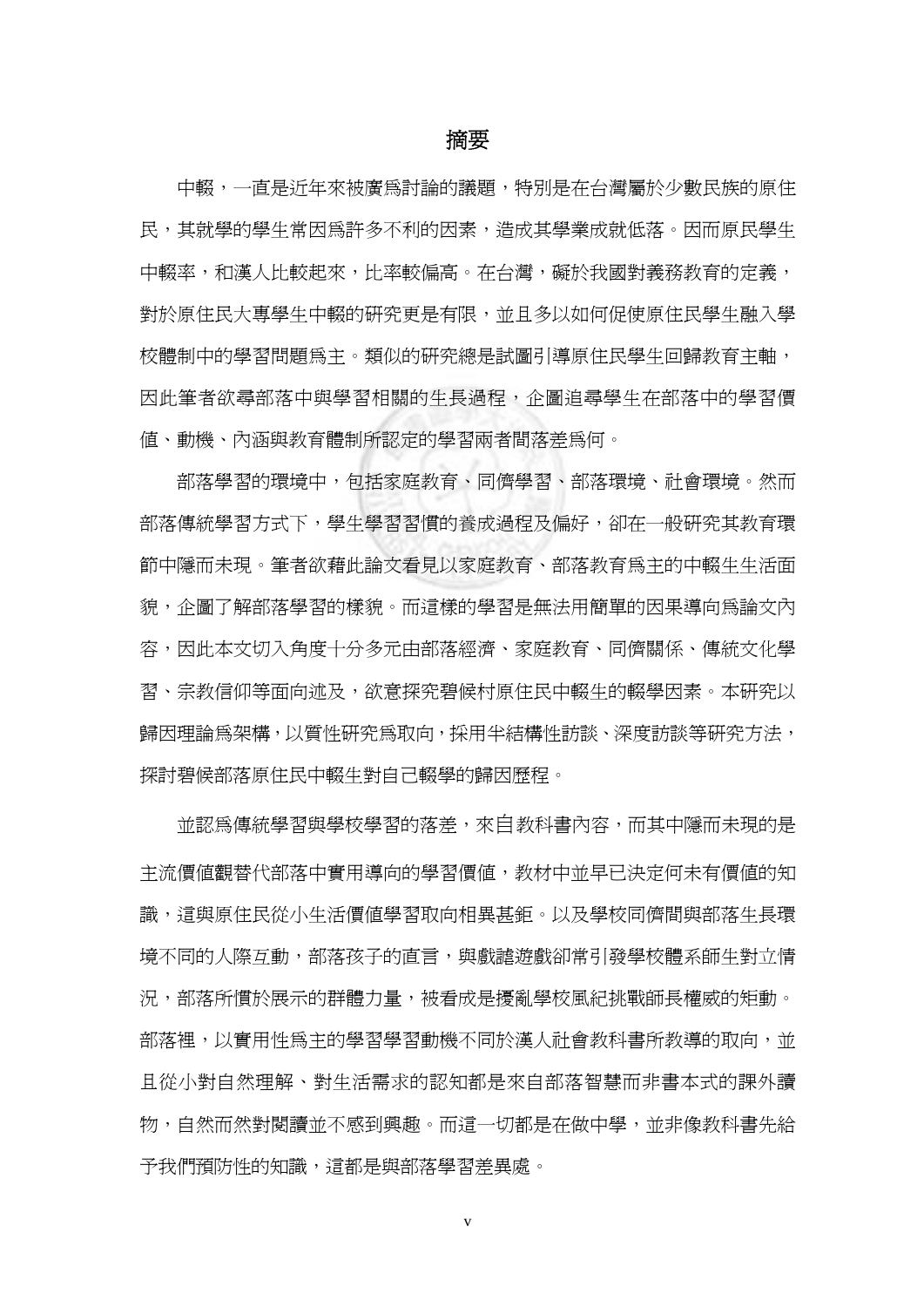部落與補習班的距離,以及家中所可以提供的資源性,甚至部落的師資再再 都展現部落學生在面對城鄉差距間學生的弱勢出外就讀後,人際相處模式或課業 教與學的不同,所需獨立面對、承擔,甚至改變的各種習慣都是需要長時間調適 的,並不若外界想像的容易,而這些弱勢還層遞著原住民世世代代對 gaga 生活規 範的價值觀,何謂人生的價值,因此才造就中輟。

沒有祭典的部落,*gaga* 的概念由傳統價值觀濡化基督宗教價值觀,例如,男 女關係的保守,以及努力遵守 *gaga* 的人可以通過彩虹橋(今為基督教天堂),使 得他們不想汲汲營營於書中的智慧,反而以遵守傳統規範為生活要點。這是源於 過去歷史故事的集體記憶。而過去對人生的價值觀是人雖勤勞工作,但究竟不是 主宰,一切耕耘的成果猶待神的賜予,所以在盡本份後,認為人事盡矣,其他的 就只有期待神的裁判了。對部落社會和宇宙觀的典範都需遵守,尤其是兩性間更 有嚴格的行為準則,對這些典範和準則如有違犯,也就是迫害整個群體的制序, 違害全體安全,因此遵守人與人之間的一切進則,是其重要價值觀念所在。

這樣種種的價值觀,都是與社會大眾價值觀不同的。因此如何看見部落價值 與主流價值的不同,進而幫助原住民學生可以肯定自己生活環境中,所賦予的價 值觀,並在主流社會中自信的成長,是本論文的研究目的。筆者並企圖理清原住 民之所以是原住民,不單單是因為血緣,更重要的是代代相傳的價值觀,這樣的 價值觀來自家庭、同儕及部落。本篇論文所寄望的是幫助學校師長,連結原住民 中輟原因的起源,進而看見多元文化的世界觀。

本研究已中輟學生訪談為主,也嘗試經由訪談部落學生的老師、家長和同學, 以及部落中的耆老,企圖聯結受訪者對孩子的成敗歸因與中輟生的自我歸因之間 的關係,以大致推論碧候部落原住民學生中涂輟學的原因。研究的結果將可供關 心原住民學童教育之家長、學校老師及教育單位參考。

vi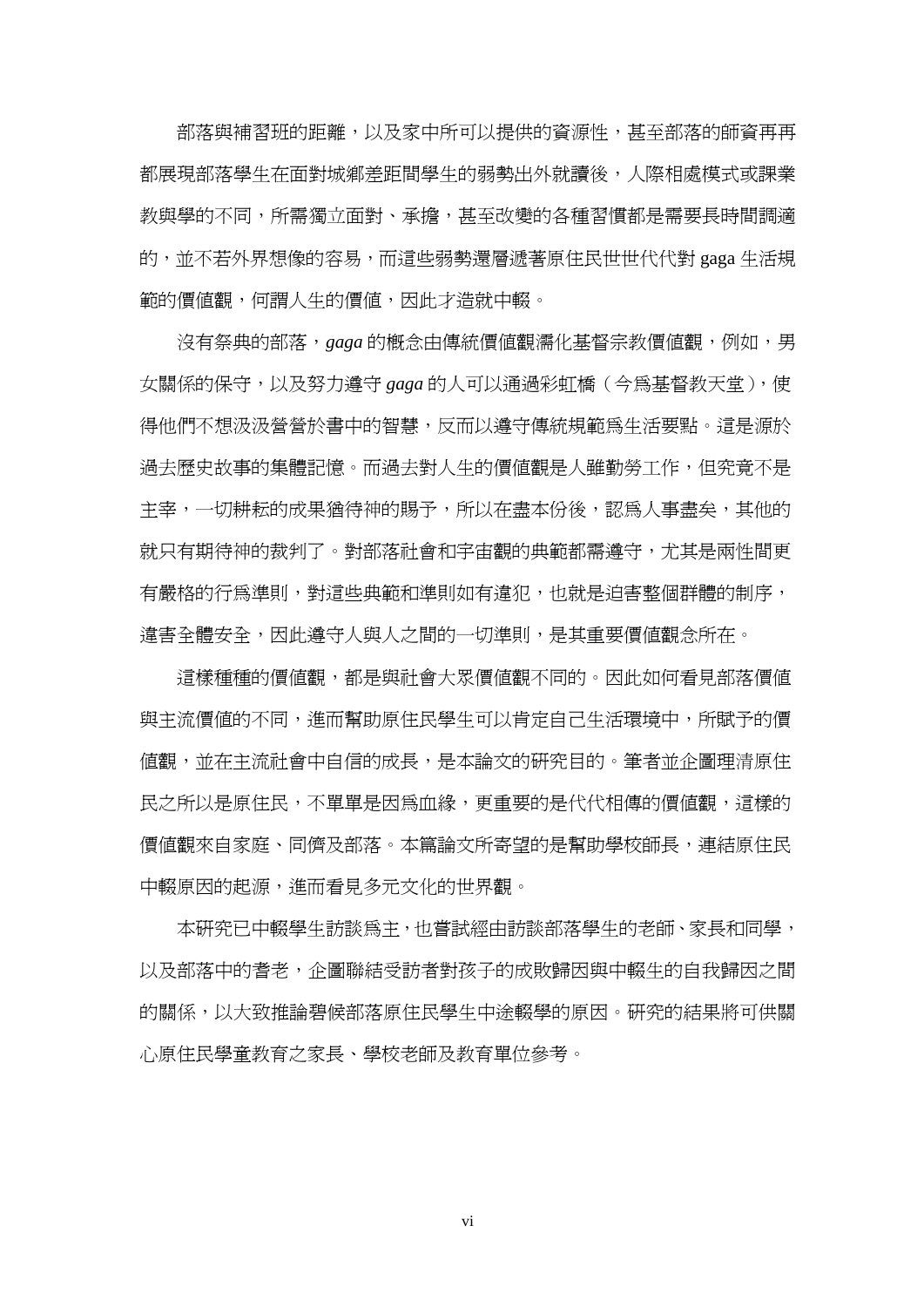## 中文關鍵字

家庭,部落環境,中輟生,學習模式,原住民教育,泰雅族

## 英文關鍵字

family; environment of tribe; dropout; aboriginal education; learning pattern, Tayal